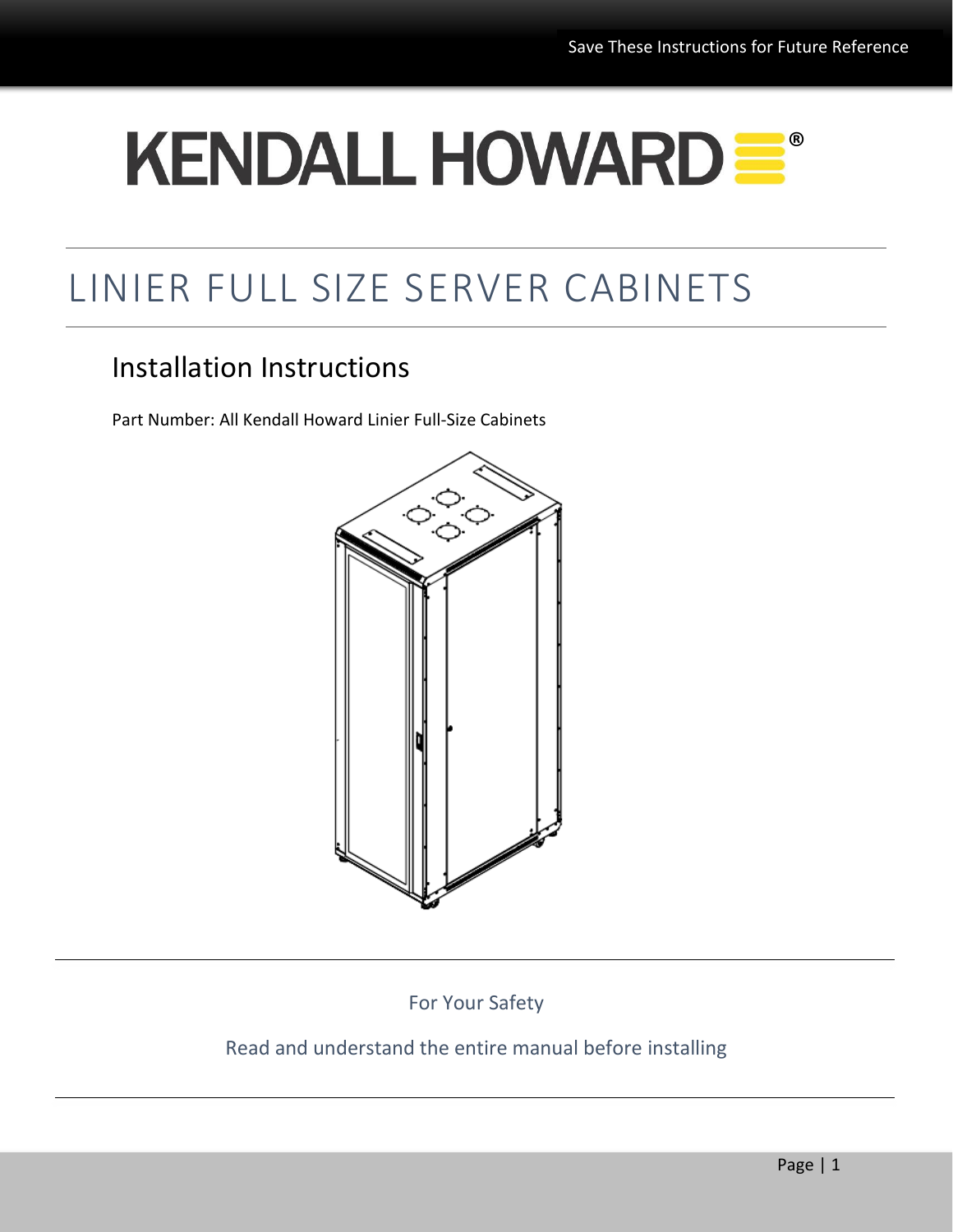## TABLE OF CONTENTS

#### <span id="page-1-0"></span>Support

Support is available through the following methods:

**By Phone** from 8:00 AM to 5:00 PM CST. 651.213.1333

**By Email** customerservice@kendallhoward.com

**By Mail** 10152 Liberty Lane, Chisago City, MN 55013

**By Web** www.kendallhoward.com

#### <span id="page-1-1"></span>Disclaimer

DISCLAIMER: Kendall Howard LLC. endeavors to make this manual accurate and complete. However, Kendall Howard LLC makes no representations or warranties of any kind, expressed or implied, about whether the use of products contained herein would infringe any rights or the correctness, accuracy, or reliability of the information contained herein or that said information covers all details, conditions, or variations. The information herein does not provide for every possible contingency in connection with the installation or use of the product(s). The information contained in this document is subject to change without notice or obligation. Kendall Howard LLC assumes no responsibility for the accuracy, completeness, or reliability of the information contained in this document. Any reliance placed on the information is therefore strictly at your own risk.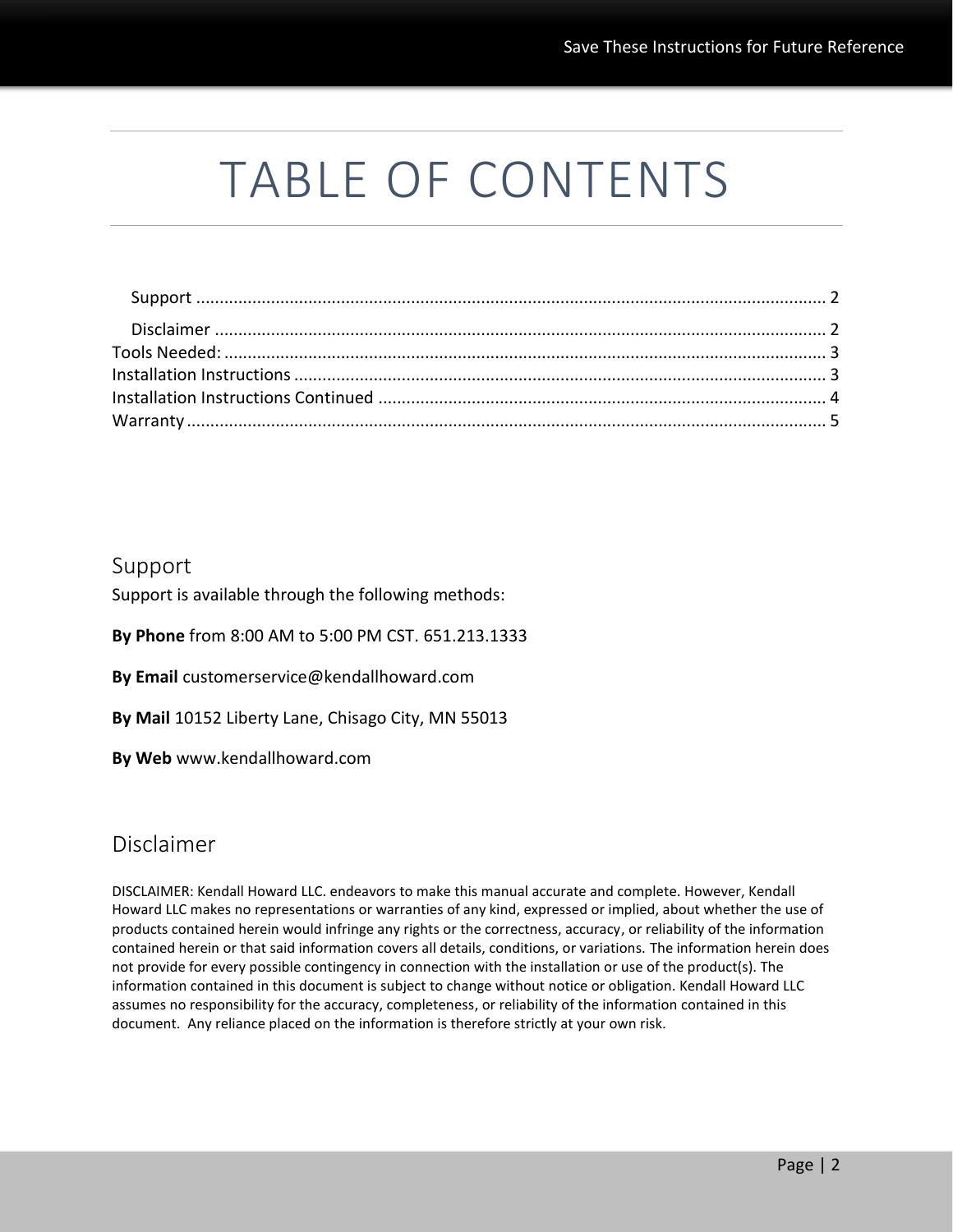## <span id="page-2-0"></span>Tools Needed:

Phillips & flathead screwdriver



## <span id="page-2-1"></span>Installation Instructions

#### **Step 1:**

Remove the door support bushing, these are inserted to aid with shipping. Save these bushings as they can be used as replacements or to install the door on the opposite side if desired.



#### **Step 2:**

Remove the cable pass thorough covers by unscrewing the Phillips head screws in the panel.

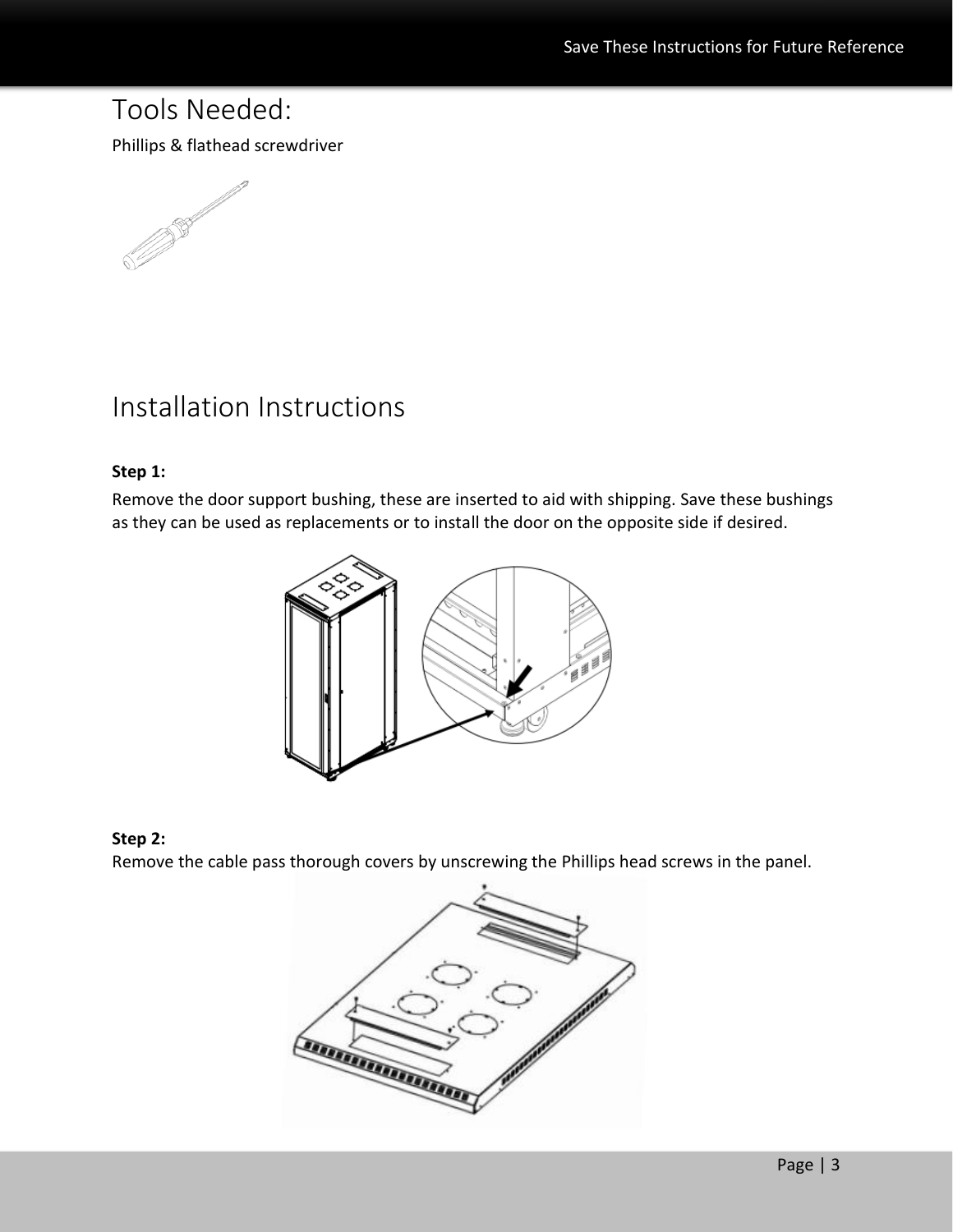## <span id="page-3-0"></span>Installation Instructions Continued

#### **Step 3:**

To adjust the rail depth, unscrew the rail screws from the cabinet frame. Move the rails to desired position. Align the screw baseplate with the rail and reinstall the screw.



#### **Step 4:**

To remove the knock outs, insert a flat head screwdriver into the small opening on the edge of the knockout. Pry upwards and twist until the insert breaks free.